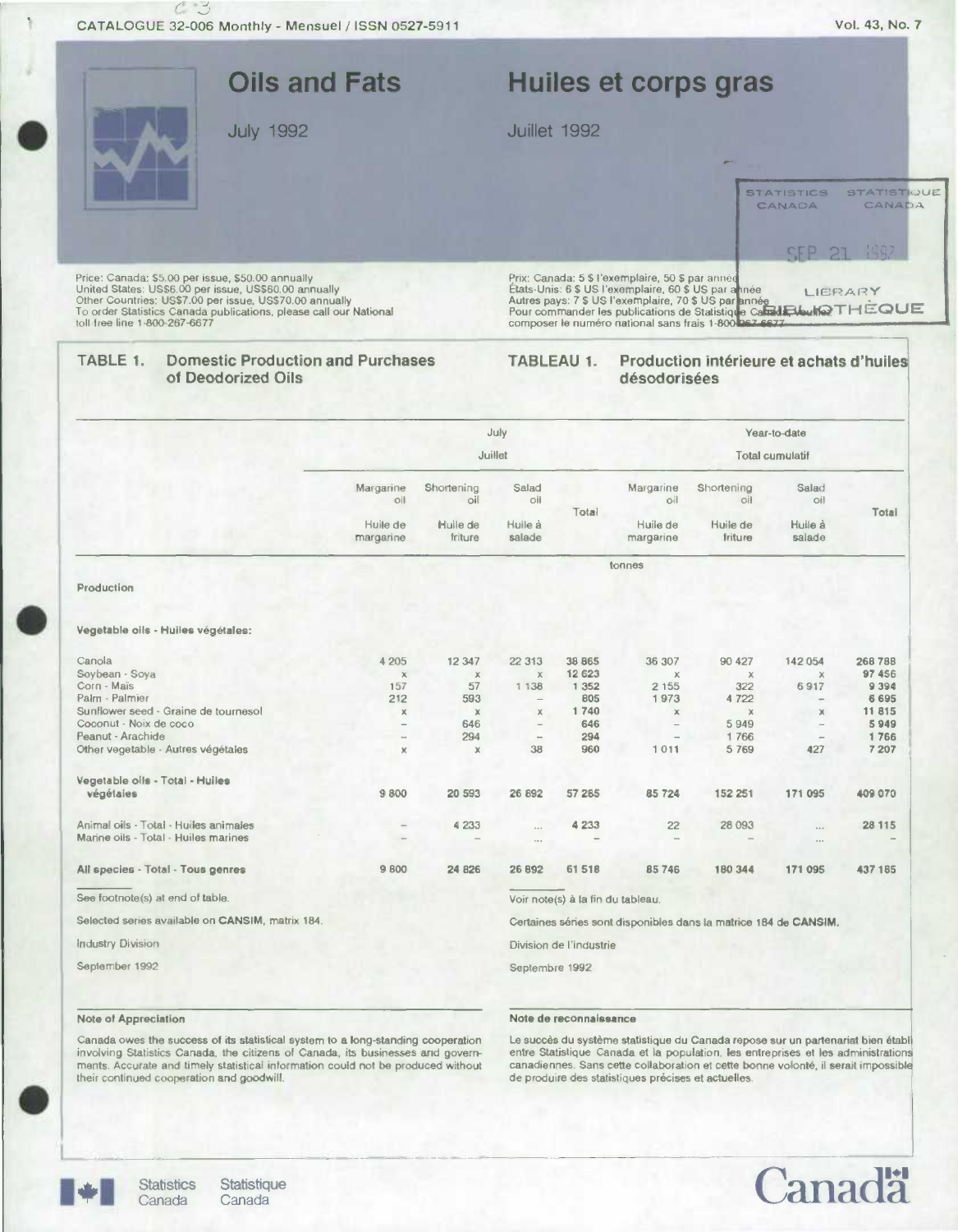#### TABLE 1. **Domestic Production and Purchases of Deodorized Oils - Concluded**

#### Production intérieure et achats d'huiles **TABLEAU 1.** désodorisées - fin

|                                                                                     |                       |                     | July                     |             |                        |                          | Year-to-date      |             |
|-------------------------------------------------------------------------------------|-----------------------|---------------------|--------------------------|-------------|------------------------|--------------------------|-------------------|-------------|
|                                                                                     | Juillet               |                     |                          |             | <b>Total cumulatif</b> |                          |                   |             |
|                                                                                     | Margarine<br>oil      | Shortening<br>oil   | Salad<br>oil             | Total       | Margarine<br>oil       | Shortening<br>oil        | Salad<br>oil      |             |
|                                                                                     | Huile de<br>margarine | Huile de<br>friture | Huile à<br>salade        |             | Huile de<br>margarine  | Huile de<br>friture      | Huile à<br>salade | Total       |
|                                                                                     |                       |                     |                          |             | tonnes                 |                          |                   |             |
| Purchases of Canadian deodorized<br>oils - Achats d'huiles désodorisées<br>canadien |                       |                     |                          |             |                        |                          |                   |             |
| Vegetable oils - Hulles végélales:                                                  |                       |                     |                          |             |                        |                          |                   |             |
| Canola                                                                              | 2 3 7 1               | x                   | x                        | 6906        | 17 053                 | 11 452                   | 27 397            | 55 902      |
| Soybean - Soya                                                                      | $\mathbb X$           | 1 2 2 9             | x                        | 3 6 8 3     | ×                      | 4 9 9 9                  | x                 | 25 544      |
| Corn - Maïs                                                                         | x                     | ۰                   | x                        | x           | x                      |                          | $\mathbf x$       | x           |
| Palm - Palmier                                                                      | x                     | m.                  | $\overline{\phantom{a}}$ | x           | х                      | $\overline{\phantom{a}}$ | m.                | x           |
| Other vegetable - Autres végétales                                                  | x                     | x                   | 52                       | $\mathbf x$ | ×                      | x                        | x                 | $\mathbf x$ |
| Vegetable oils - Total - Hulles                                                     |                       |                     |                          |             |                        |                          |                   |             |
| végétales                                                                           | 5 4 8 3               | $\mathbb X$         | 3218                     | $\mathbb X$ | $\mathbf x$            | $\mathbb X$              | <b>28 B30</b>     | $\mathbb X$ |
| Animal oils - Total - Huiles animales                                               |                       | x                   | $\cdots$                 | $\mathbb X$ | ×                      | ×                        | $\cdots$          | $\mathbf x$ |
| Marine oils - Total - Huiles marines                                                |                       | ÷                   | $-$                      |             |                        |                          | $11 -$            |             |
| All species - Total - Tous genres                                                   | 5 4 8 3               | 3 5 0 2             | 3 2 1 8                  | 12 203      | 44 778                 | 21 052                   | 28 830            | 94 660      |

revised figures.

nil or zero.

figures not appropriate or not applicable.

confidential, suppressed to meet the requirements of the Statistics Act.

This survey is funded by the "Canadian Oilseed Processors Association".

### **Survey Coverage**

This survey is a monthly mail-out survey with telephone follow-up. The universe is based on the latest Survey of Manufactures. The survey is intended to cover 100% of the production of deodorized oils. The coverage for "purchases of Canadian deodorized oils" shown in Table 1 is not 100% but represents only the purchases of the reporting establishments. The coverage for Tables 2, 3 and 4 is intended to be 100%.

This report reflects the activity of respondent firms operating in Note: 1992. The list of respondents is published annually in December.

For further information, contact:

Peter Zylstra, Industry Division, Statistics Canada Ottawa, Ontario. K1A OT6 (613) 951-3511

nombres rectifiés. ŕ

néant ou zéro.

n'ayant pas lieu de figurer.  $\ddot{\phantom{0}}$ 

x confidentiel, supprimé en vertu des dispositions de la Loi sur la statistique.

Cette enquête est subventionnée par "Canadian Oilseed Processors Association".

#### **Champs d'observation**

Il s'agit d'une enquête postale mensuelle avec suivi téléphonique. L'univers est basé sur la derniere enquête annuelle des manufactures. L'enquête doit couvrir la totalité de la production des huiles désodorisées. Le champ d'observation pour "les achats d'huiles désodorisées canadiennes" qui apparaît au tableau 1 n'est pas à 100% car il ne représente que les établissements répondants. Le champ d'observation pour les tableaux 2, 3 et 4 devrait aussi être couvert en totalité.

Nota: Cette publication reflète l'activité des compagnies répondantes qui opèrent en 1992. La liste des répondants est publiée annuellement dans la publication de décembre.

Pour de plus amples renseignements, communiquer avec:

Peter Zylstra, Division de l'industrie, Statistique Canada Ottawa, Ontario. K1A 0T6 (613) 951-3511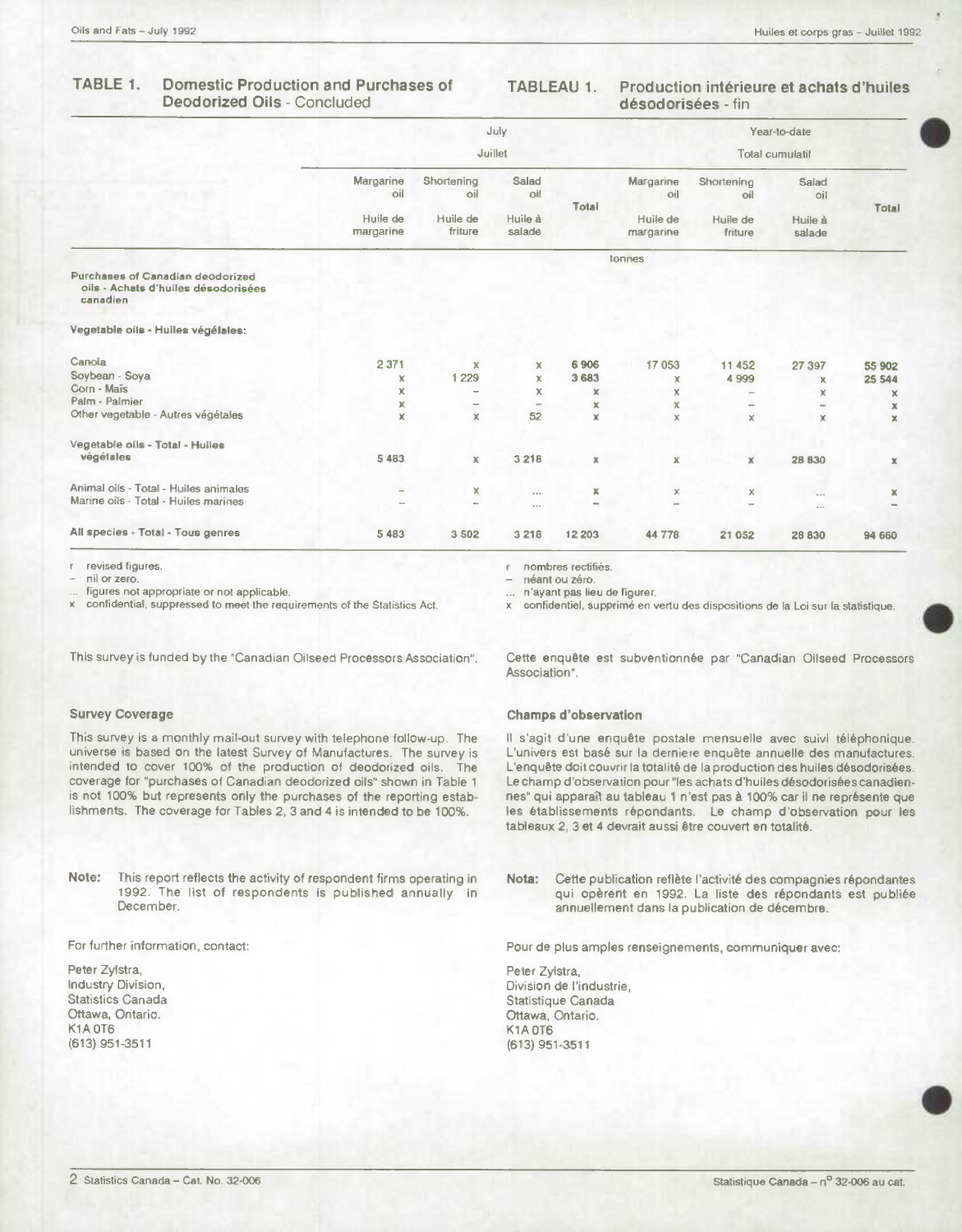Ņ

#### TABLE 2. Manufacturers' Sales and Stocks of **Deodorized Oils in Bulk**

#### **TABLEAU 2.** Ventes et stocks des fabricants d'huiles désodorisées en vrac

|                                                                                                |                       | July                |                   |                       | Year-to-date        |                   |
|------------------------------------------------------------------------------------------------|-----------------------|---------------------|-------------------|-----------------------|---------------------|-------------------|
|                                                                                                | Juillet               |                     |                   |                       |                     |                   |
|                                                                                                | Margarine<br>oil      | Shortening<br>oil   | Salad<br>oil      | Margarine<br>oil      | Shortening<br>oil   | Salad<br>oil      |
|                                                                                                | Huile de<br>margarine | Huile de<br>friture | Huile à<br>salade | Huile de<br>margarine | Huile de<br>friture | Huile à<br>salade |
| <b>Sales - Ventes</b>                                                                          |                       |                     | tonnes            |                       |                     |                   |
| To packagers or bottlers <sup>1</sup> - Aux<br>empaqueteurs ou aux embouteilleurs <sup>1</sup> | 7621                  | 5446                | 15 649            | 52 887                | 40 009              | 101 600           |
| To others - A d'autres                                                                         | $\sigma\omega$        | 11 583              | 5840              | $\sim$                | 87 222              | 37 404            |
| Buik sales - Total - Ventes en vrac                                                            | 7621                  | 17029               | 21 489            | 52887                 | 127 231             | 139 004           |
| Total stocks - Total des stocks                                                                | 1686                  | 1735                | 6 275             | 0.0.9                 | 0.9.9               | 0.05              |

Not additive to packaged sales in table 3.

revised figures.

figures not appropriate or not applicable. nil or zero.

Non additif avec les ventes en paquets du tableau 3. nombres rectifiés.

 $\mathbf{r}$ n'ayant pas lieu de figurer.

... n'ayant pas nei<br>- néant ou zéro.

 $\mathbb{1}$ 

| ABLE 3. | <b>Manufacturers' Sales and Stocks of</b> |
|---------|-------------------------------------------|
|         | Margarine, Shortening and Salad Oil       |
|         | in Packages                               |
|         |                                           |

## Margarine, graisse préparée<sup>1</sup> et huile à<br>salade, ventes et stocks des fabricants **TABLEAU 3.** en paquets

|                                                         |           | July                |                   |           | Year-to-date           |                   |
|---------------------------------------------------------|-----------|---------------------|-------------------|-----------|------------------------|-------------------|
|                                                         |           | Juillet             |                   |           | <b>Total cumulatif</b> |                   |
|                                                         | Margarine | Shortening          | Salad<br>oil      |           | Shortening             | Salad<br>oil      |
|                                                         |           | Graisse<br>préparée | Huile à<br>salade | Margarine | Graisse<br>préparée    | Huile à<br>salade |
| Sales - Ventes                                          |           |                     | tonnes            |           |                        |                   |
| Retail - Détail                                         | 10514     | 2140                | 2949              | 76 578    | 10 348                 | 20914             |
| Commercial and industrial - Commercial<br>et industriel | 1508      | 8 8 8 9             | 2502              | 11792     | 55 665                 | 17925             |
| Total stocks - Total des stocks                         | 5 4 3 6   | 4789                | 4 2 6 1           | 0.001     | 0.9.9                  | $\pm$ 0 $\pm$     |

Including baking and frying oils and fats.

revised figures.

figures not appropriate or not applicable.

confidential, suppressed to meet the requirements of the Statisitcs Act.

 $\mathbb{I}$ Y compris les huiles et graisses de cuisson.

 $\bar{\Gamma}$ nombres rectifiés.

n'ayant pas lieu de figurer.

... n'ayant pas lieu de figurer.<br>x confidentiel, supprimé en vertu des dispositions de la Loi sur la statistique.